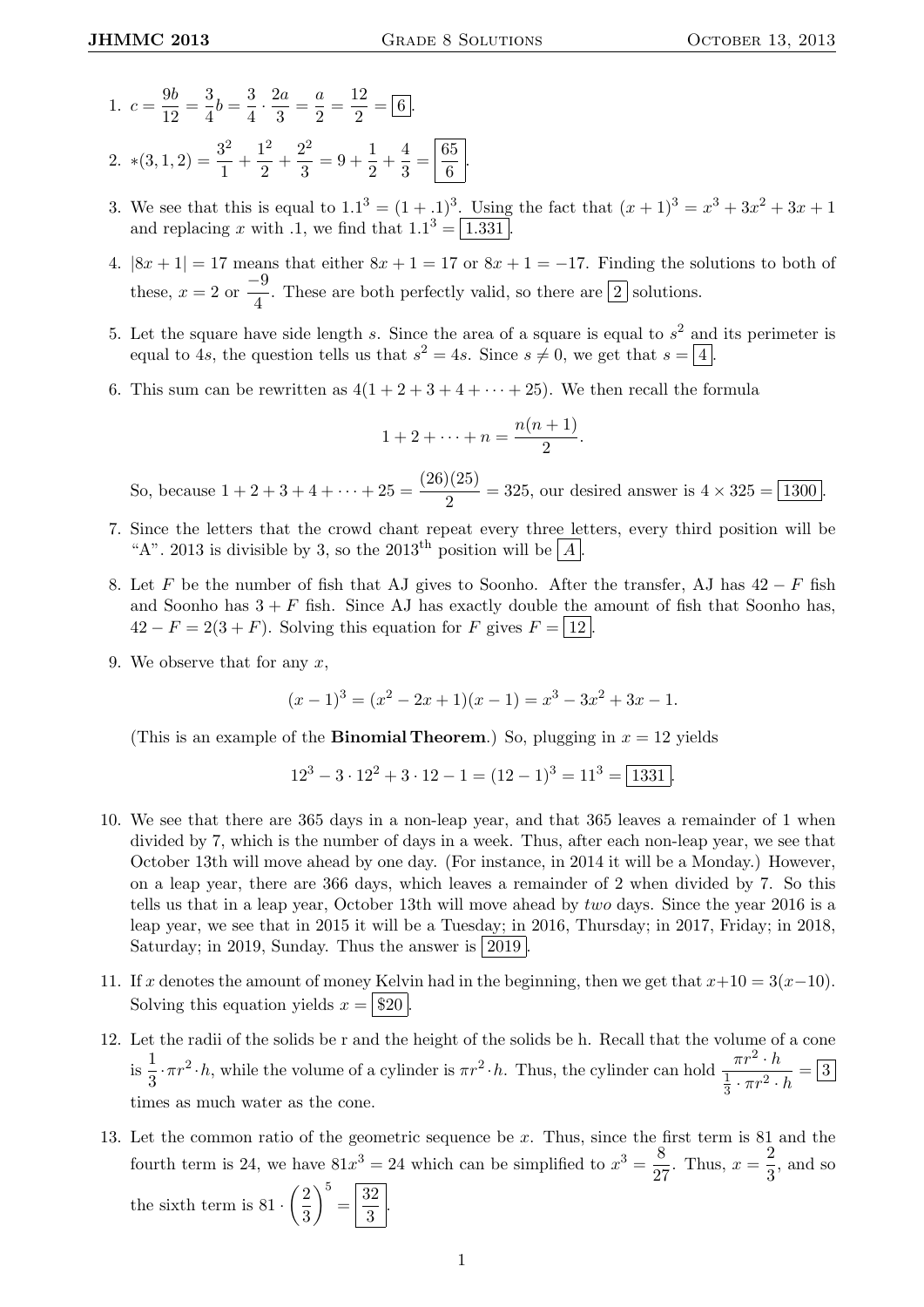- 14. The dimensions of the sheet of paper can be converted to 36 inches by 60 inches. So, if both the sheet of paper and the cards are positioned vertically, we can completely cover the paper by placing 6 cards across and 15 cards down. Therefore, our desired answer is  $6 \times 15 = |90|$ .
- 15. Since only one person is lying, Sabeenee must be telling the truth (Steven is not lying) as if he were lying, Steven is lying and then two people are lying. So that means Steven is not lying either, and therefore AJ did not eat the cake. Kelvin claims Alex ate the cake. If he is telling the truth, then Alex and AJ must be lying. So Kelvin must be telling a lie, and therefore, Kelvin ate the cake.
- 16. Let the probability that the product of the numbers is even be p. Then  $1 p$  is the probability that the product is odd. The product of 3 integers can be odd only if each of the 3 integers are also odd. The probability of each integer being odd is  $\frac{1007}{2014} = \frac{1}{2}$  $\frac{1}{2}$ , so  $1-p = (\frac{1}{2})^3 = \frac{1}{8}$  $\frac{1}{8}$ . Therefore

$$
p = \boxed{\frac{7}{8}}.
$$

- 17. Let the perimeter of the square and equilateral triangle be  $12x$ . Thus, each side of the square has length 3x, while each side of the equilateral triangle has length 4x. Since the area of a square with side length s is  $s^2$ , the area of the square is thus  $9x^2$ . Also, since the area of an equilateral triangle with side length s is equal to  $\frac{s^2\sqrt{3}}{4}$  $\frac{60}{4}$ , the area of the equilateral triangle is  $(4x)^2\sqrt{ }$ 3  $\frac{4}{4}$  = 4x<sup>2</sup> $\sqrt{3}$ . The ratio of the area of the triangle to the square is thus  $\frac{4x^2\sqrt{3}}{9x^2}$ 3  $\frac{x^2\sqrt{3}}{9x^2} = \frac{4}{3}$ √ 3  $\frac{1}{9}$
- 18. Suppose a and b are diametrically opposite such that  $a < b$ . Then there are equal amounts of numbers from a to b on the circle and from b to a. Since there are  $n-2$  total numbers excluding a and b, there must be  $\frac{n-2}{2}$  numbers from a to b. And since the numbers are placed in order, we have that

$$
b-a=\frac{n-2}{2}+1=\frac{n}{2}
$$

.

Specifically, since  $a = 17$  and  $b = 38$ , we see that  $b - a = 38 - 17 = 21 = \frac{n}{2}$  $\frac{\pi}{2}$ , and so  $n = \boxed{42}$ .

19. Note that x = r 6 + <sup>q</sup> 6 + <sup>√</sup> 6 + x = vuuut6 + vuut 6 + <sup>s</sup> 6 + <sup>r</sup> 6 + <sup>q</sup> 6 + <sup>√</sup> 6 + x = r 6 + <sup>q</sup> 6 + <sup>√</sup> 6 + .... √

This can go on forever. However, if it goes on forever, then we can say that  $x =$  $6 + x$ . Squaring both sides and rearranging yields that  $x^2 - x - 6 = 0$  so x is either 3 or -2. Clearly, x is positive, so  $x = 3$ .

- 20. Note that the maximum sum of any two numbers from 1 to 25 is just  $25+24 = 49$ . Thus, the sum of any two adjacent numbers must be 1, 4, 9, 16, 25, 36, or 49. So, the pair of adjacent numbers including 18 must sum to either 25, 36, or 49. However, they can't sum to 36 as  $36 = 18 + 18$ and a number can't be repeated. Also, they can't sum to  $49$  as  $49 = 18 + 31$  and  $31$  doesn't fall between 1 and 25. However,  $25 = 18 + 7$ , and so the only number that can be next to 18 is 7.
- 21. Let's say Soonho holds up all ten fingers x times. Then the other  $10 x$  times, he can hold at most 9 fingers. So in total, he can hold up at most  $(10)(x) + (9)(10 - x)$  fingers, which is equal to  $90 + x$ . So since we want to maximize x, clearly  $x = \lfloor 5 \rfloor$  does the trick.
- 22. The left-hand side can be written as  $5(5^n) = 5^{n+1}$ . Therefore,  $n + 1 = 2013$  so  $n = 2012$ .
- 23. If he picked the fair coin, there is a  $\frac{1}{16}$  chance of it being heads 4 times. If he chose the unfair one, then there is a 1 chance that it would happen. Thus, using conditional probability, the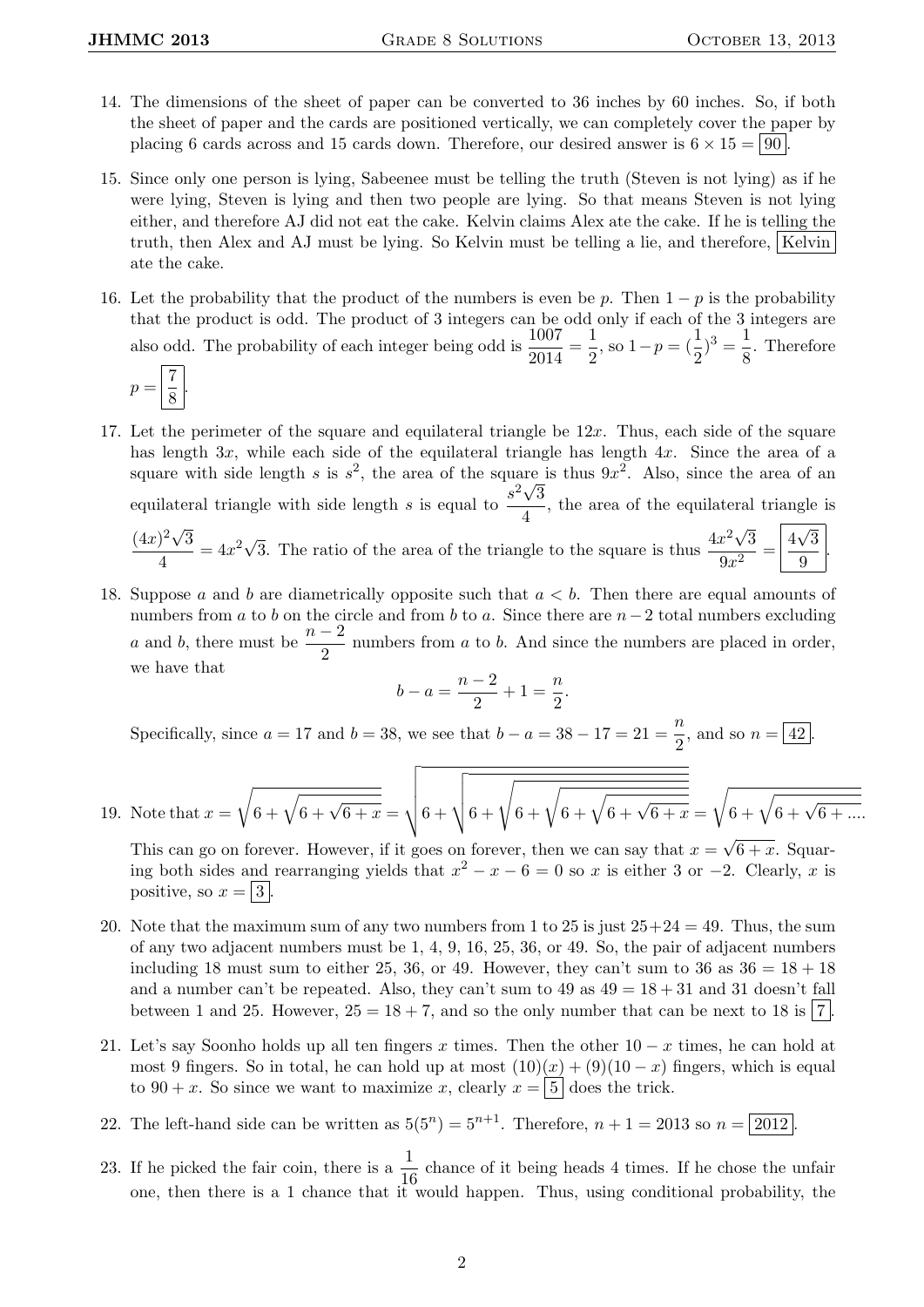chance that he chose the unfair coin are

$$
\frac{1}{\frac{1}{16} + 1} = \boxed{\frac{16}{17}}
$$

.

- 24. On each edge of the  $10 \times 10 \times 10$  cube, there are 10 cubes. The first and last cubes are corner cubes, and have 3 faces painted. The middle 8 have two faces painted. There are 8 such cubes per edge and 12 edges, thus 96 cubes in total. The only other cubes are the cubes part of the  $8 \times 8$  center square on each face, which only have one face painted. Thus, the answer is 96.
- 25. If we want to find the probability that event A happens given that event B happens, we have to divide the probability of both events happening by the probability of event B happening. (This is how we can calculate such "conditional" probabilities.) So, in this case, event  $A$  is choosing a student named Jim, while event  $B$  is choosing a student whose name begins with J.

Hence, the chance of A and B both occurring is equal to  $\frac{5}{18}$ , since there are 5 students whose name is Jim and Jim starts with J. Also, the chance of B occurring is equal to  $\frac{11}{18}$ , since there are 11 students whose name begins with J. Therefore, our answer is equal to

$$
\frac{\text{Change of A and B}}{\text{Change of B}} = \frac{\frac{5}{18}}{\frac{11}{18}} = \boxed{\frac{5}{11}}.
$$

Alternatively, note that there are 11 students whose names start with J, 5 of whom are named Jim. Therefore our probability is  $\frac{5}{11}$ .

- 26. If an integer ends in a zero, then it must be divisible by 10, and therefore also divisible by 5. Therefore, the smallest such number is simply  $5 \times 24 = 120$ .  $120 = 2^3 \cdot 3^1 \cdot 5^1$ . Therefore, the number of factors of 120 is  $(3 + 1)(1 + 1)(1 + 1) = 16$ .
- 27. Because  $\triangle ABX$  is isosceles, we have  $\angle BAX = \angle ABX = 20^{\circ}$ . So, we have  $\angle BXA = 180^{\circ} 20^{\circ} 160^{\circ}$  $20^{\circ} = 140^{\circ}$ . In addition,  $\triangle AXC$  is isosceles, and thus  $\angle AXB = \angle ACX = 180^{\circ} - 140^{\circ} = 40^{\circ}$ . Thus finally,  $\angle XAC = 180^{\circ} - 40^{\circ} - 40^{\circ} = |100^{\circ}|$ .
- 28. The volume of a cylinder with radius r and height h is  $\pi r^2 h$ . Therefore, if both the radius and height are doubled, the volume will be  $2^2 \times 2 = 8$  times greater. The new cake now feeds 64 people, or  $|56|$  more than the original 8 people.
- 29. The sum of the columns and rows takes into account every entry twice, so no matter what arrangement the numbers are in, the sum of all the columns and all the rows is  $2(1+2+\ldots+9) =$ 90. Thus, the sum of the diagonals is  $124 - 90 = |34|$ .
- 30. If 1 gosling is born out of every 102 duck eggs, then  $10404 \div 102 = 102$  goslings are born out of 10404 duck eggs. One-third of these is an ugly duckling, so there are  $102 \div 3 = 34$  ugly ducklings.

31. Note that 
$$
1 + \frac{1}{n} = \frac{n+1}{n}
$$
. Thus, we get that  
\n
$$
\left(1 + \frac{1}{1}\right)\left(1 + \frac{1}{2}\right)\dots\left(1 + \frac{1}{2013}\right) = \frac{2}{1} \cdot \frac{3}{2} \cdot \frac{4}{3} \dots \frac{2014}{2013} = \frac{2014}{1} = \boxed{2014},
$$

since all of the numerators and denominators except for the first and last cancel.

32. If both numbers were odd, then their sum would be even. Therefore, one of the numbers must be even. The only even prime is 2, so the larger number is  $2013 - 2 = |2011|$ .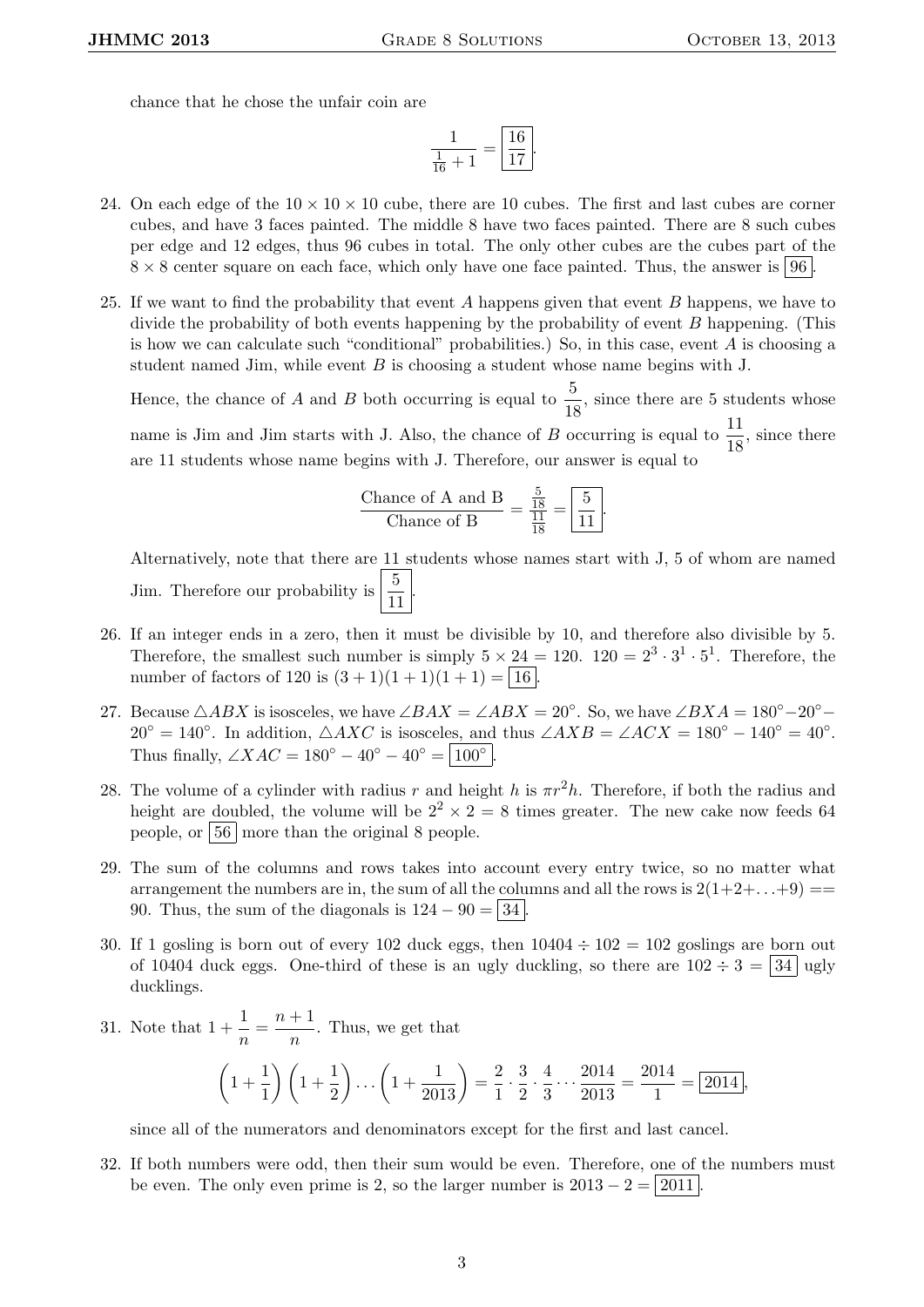- 33. Let the side length be x. Then its surface area is  $6x^2$  and it's side length is x, so using the fact that the surface area is 6 times its side length, then  $6x^2 = 6x \implies x = 1$ . The volume is  $x^3$ which in this case is just  $1^3 = \boxed{1}$ .
- 34. The diagonal of this rectangle will be the diameter of the circle. Since the side lengths are 6 and 8, by the Pythagorean Theorem, the diameter will be  $\sqrt{6^2 + 8^2} = 10$ . The area of the circle is then  $\pi r^2 = \pi \left(\frac{10}{2}\right)$ 2  $\bigg\}^2 = \boxed{25\pi}.$
- 35. Suppose the three numbers chosen are  $a, b, c$  with  $a < b < c$ . Then notice that even if a is the largest term less than b and that if c were the least term greater than b, then  $a + b = c$ . This fails the Triangle Inequality, which says that if a, b, c are the sides of a triangle, then  $a + b > c$ . So no such numbers work and the probability is  $\vert 0 \vert$ .
- 36. We can break this problem into cases depending on the number of elements in each subset. We will have 5 different cases since a subset can contain either 1 element, 3 elements, 5 elements, 7 elements, or 9 elements.

Case 1: Each subset contains only 1 element.

There are 10 ways to create a set with only 1 elements.

Case 2: Each subset contains 3 elements.

There are 10 ways to pick the first element, 9 ways to pick the second element and 8 ways to pick the third element. However since order does not matter, we have over counted. Thus we must divide  $10 * 9 * 8$  by the number of ways to arrange 3 elements, which is  $3 * 2 * 1$ . So our answer is  $\frac{10*9*8}{2}$  $\frac{10+6+8}{3*2*1}$  or 120.

Case 3: Each subset contains 5 elements.

There are 10 ways to pick the first element, 9 ways to pick the second element, 8 ways to pick the third element, 7 ways to pick the fourth, and 6 ways to pick the fifth element. However since order does not matter, we have over counted once again. Thus we must divide 10 ∗ 9 ∗ 8 ∗ 7 ∗ 6 by the number of ways to arrange 5 elements, which is  $5*4*3*2*1$ . So our answer is  $\frac{10*9*8*7*6}{5*4*3*2*1}$ 

or 252.

Case 4: Each subset contains 7 elements.

Note that we can compute this case similar to how we did the previous cases, but we can exploit symmetry to get the answer more quickly. Note that every time you pick a subset containing 3 elements, you leave behind a subset containing 7 elements. Thus the number of subsets of 7 elements is equal to the number of subsets of 3 elements, which is 120.

Case 5: Each subset contains 9 elements.

By the logic of Case 4, we see that this case has the same number of subsets as Case 1 so this case has 10 subsets. Summing up the sums of all of the 5 cases, we have  $10+120+252+120+10$ , which is  $|512|$ , our final total.

**Remark**: Did you notice that  $512 = \frac{1024}{2} = \frac{2^{10}}{2}$  $\frac{1}{2}$ , and that 10 was the number of elements in our original set? Do you think that this is a coincidence?

- 37. If we "unfold" the cube to form a flat net, we remember that the shortest distance from one corner to the opposite corner is a straight line. In this case, this line is the hypotenuse of a right triangle with legs 1 and 2, thus the minimum distance is  $\sqrt{5}$ .
- 38. Consider  $7^2 = 49$ .  $7^4 = 49^2$  ends in 01. Note that the hundreds digit never matters. We have that  $7^4$  ends in 01, so since  $7^{16} = (7^4)^4$ , our desired answer is also  $\boxed{01}$ .
- 39. This is a classic stars and bars problem. We want to distribute 10 indistinguishable balls into 3 distinguishable boxes, each of which has at least one ball. This is because  $a, b$ , and  $c$  are positive, not just nonnegative. Therefore, put 1 ball into each box first. Now, we need to distribute 7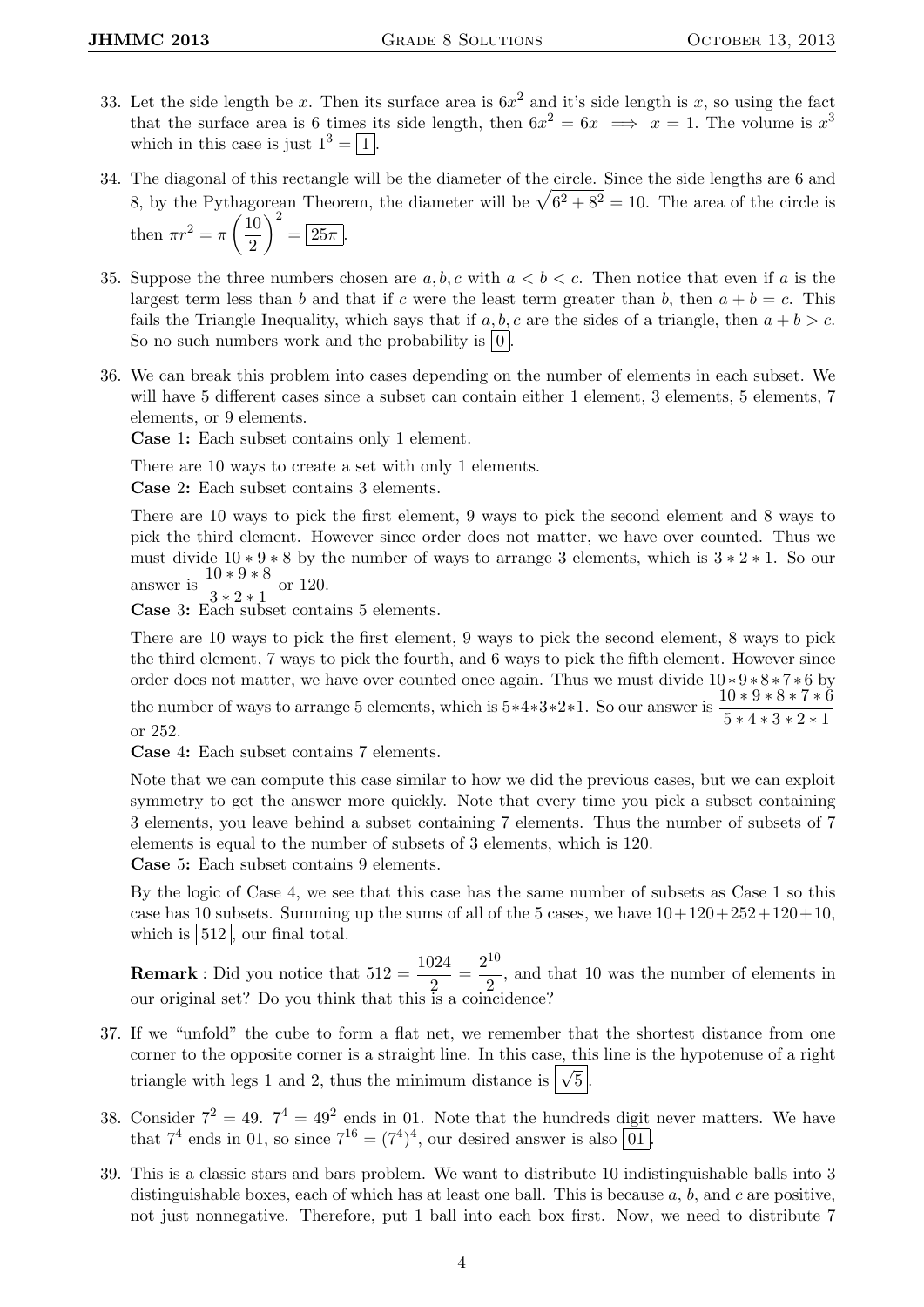balls into 3 distinguishable boxes. In order to do this, we use 7 stars and 2 bars. Therefore, we have a total of  $\binom{7+2}{2}$ 2  $=\binom{9}{8}$ 2  $= 36$  distributions. This means that there are 36 triplets  $(a, b, c)$ in positive integers to the equation  $a + b + c = 10$ .

- 40. Clearly  $x = 0$  does not satisfy the equation. Thus, we can divide by x to get  $x + \frac{1}{x}$  $\frac{1}{x} = 1$ . Squaring this equation gives  $x^2 + \frac{1}{x}$  $\frac{1}{x^2} + 2 = 1$ , and multiplying both sides by  $x^2$  yields  $x^4 + x^2 + 1 = 0$ . Therefore,  $a = |1|$
- 41. Note that the coordinates of the reflection of his house with respect to the river is  $(5, -12)$ . If we call this point  $H'$ , then we see that from any point on the river, Dennis will be equidistant from both his house and the point  $H'$ . Therefore, the minimum distance he must travel from the origin, to the river, then to his house is equal to the distance from the origin, to the river, to  $H'$ .

Lastly, we observe that the shortest path between two points is a straight line. So, this minimum distance is achieved if Dennis travels from the origin to  $H'$  in a straight line, meeting the river along the way. And by the Distance Formula, this distance is equal to  $\sqrt{(5-0)^2 + (-12-0)^2}$ | 13 |

- 42. Let the sum be S. Then  $S = 3 + \frac{3}{6}$  $\frac{3}{S}$ . Multiplying by S on both sides and rearranging, we obtain  $S^2 - 3S - 3 = 0$ . By the quadratic formula, the answer, which is clearly positive, must  $b$ e  $\sqrt{\frac{3+\sqrt{21}}{2}}$  $\frac{1}{2}$
- 43. Let  $AB = x$ , and extend the lines  $BC, DE, FA$ . We see that we form an equilateral triangle with side length 4x. Since the area of an equilateral triangle with side length s is equal to  $\frac{s^2\sqrt{3}}{4}$  $\frac{1}{4}$ , the area of the hexagon is then  $\frac{(4x)^2\sqrt{3}}{4}$ √ √ √  $\frac{1}{4}$ <sup>2</sup> $\sqrt{3}$ <sup>2</sup> $\frac{x^2\sqrt{3}}{4}$  $\frac{d^2\sqrt{3}}{4}$ ) =  $\frac{13x^2\sqrt{3}}{4}$  $\frac{e^{2}\sqrt{3}}{4}$  = 52 $\sqrt{3}$ . Solving reveals that  $x = 4$ , and so the perimeter is  $x + 2x + x + 2x + x + 2x = 9x = |36|$
- 44. We recall that the number of divisors of n with prime factorization  $p_1^{e_1} \cdots p_k^{e_k}$  is equal to  $(e_1 +$  $1)(e_2 + 1) \cdots (e_k + 1)$ . Thus, for an integer to have 22 positive divisors, it must be of the form  $a^{10}b^1$  or  $a^{21}$ , with a, b prime. Clearly, the former choice will yield a smaller answer, and so we can choose  $a = 2$  and  $b = 3$  in order to minimize the product. Thus our answer is  $2^{10} \cdot 3^1 = 3072$ .
- 45. Instead of the process the problem describes, consider the following process: each square you draw, count up the amount of unit squares it contains. Do that for every square and add up all the numbers. In both processes, you'll end up with the same amount. First let's look at the  $6 \times 6$  squares. There's one of them so in total that takes up 36 unit squares. Now onto the  $5 \times 5$ squares. Let's look at the top left unit square of each  $5 \times 5$  square. It can only be within the upper left 4 unit squares, otherwise the big  $5\times 5$  square wouldn't fit. So that gives is  $4*5*5 = 100$ more unit squares. Now we move onto  $4 \times 4$ . The top left unit square of the  $4 \times 4$  will only fit within the upper left 9 unit squares, so this gives us  $9 * 4 * 4 = 144$  unit squares. Continuing this process, we get that the  $3 \times 3$  gives us  $3 * 3 * 16 = 144$ , the  $2 \times 2$  gives  $2 * 2 * 25 = 100$  and the  $1 \times 1$  gives  $1 * 1 * 36 = 36$ . Adding it all up, we get  $36 + 100 + 144 + 144 + 100 + 36 = 560$ .
- 46. Let there be  $a_n$  good subsets of the set  $\{1, 2, \ldots, n\}$ . If 1 is in the subset, then 2 cannot be in the subset, and there are  $a_{n-2}$  ways to choose the remaining numbers in the subset. If 1 is not in the subset, then there are  $a_{n-1}$  ways to choose the remaining numbers in the subset. Therefore,  $a_n = a_{n-1} + a_{n-2}$ . Furthermore,  $a_1 = 2$  and  $a_2 = 3$ . Therefore  $a_3 = 5, a_4 = 8, a_5 = 1$  $13, a_6 = 21, a_7 = 34, a_8 = 55, a_9 = 89, a_{10} = \boxed{144}$ . Note that these numbers follow the Fibonacci sequence.